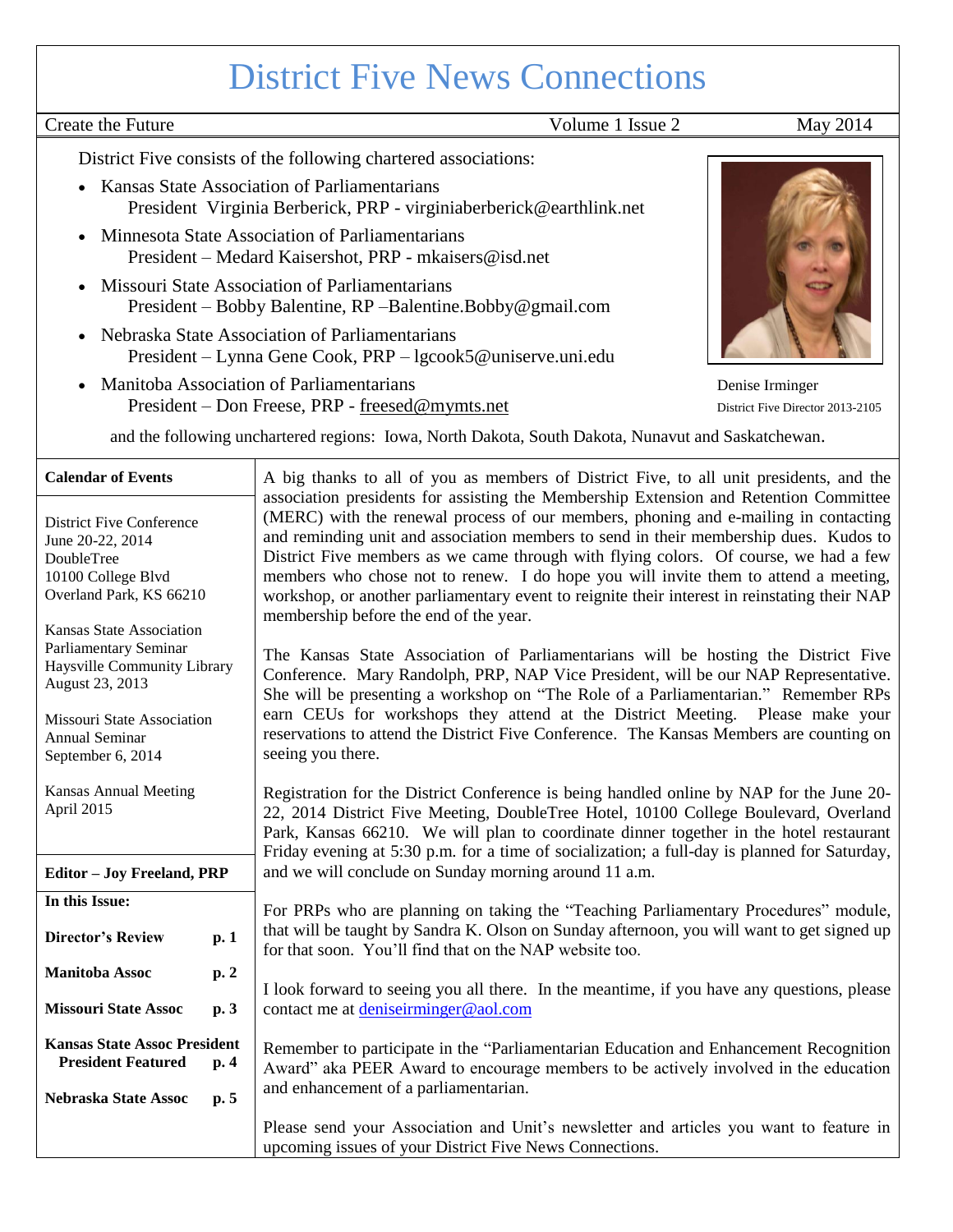### **The Manitoba Association of Parliamentarians 2014 Annual General Meeting**

The Manitoba Association of Parliamentarians (MAP) held its Annual General Meeting (AGM) and Educational Seminar on Saturday, April 12, 2014, at the Clarion Hotel in Winnipeg, Mb. The seminar's theme was *"Meeting Magic!"* About 30 attendees were present at this all-day session, which covered: The Art of Presiding; Documenting Decisions in Minutes; Members' Rights & Responsibilities: Abstentions: and the parliamentary panel. Thank you to all the organizers and presenters who volunteered their time so MAP could offer this successful public event!

During the AGM elections were held, and the supervision of the administrative affairs of MAP was passed from our 2013-2014 Executive (President Don Freese, PRP, Vice-president Bonnie Taylor, Secretary Jim Taylor, Treasurer Heather MacKenzie, RP, and Directors: Roger Woloshyn, RP, Dawn Kelley, Bev Doern, and Philip Fenez) to the 2014-2015 Executive (President Don Freese, Vice-president Scott Winning, Secretary Bev Doern, Treasurer Gail Moroz-Tokar, and Directors: Heather MacKenzie, Dawn Kelley, Heather Ewasiuk, and Mitch Tripple). Our sincere thanks to all these dedicated board members for their service and commitment to our association.

With regard to membership, it was announced that since January 2014, six provisional members joined MAP. However, with reference to our NAP membership, the President reported that Manitoba's longtime member Moira Grahame, PRP-R, decided to resign. Manitoba records indicate that Moira has been involved locally since the 70's. Moira's contributions to MAP and NAP (served on many committees during her career) will be truly missed. MAP now has 19 NAP members and 15 provisional members.

The President also reported that the board had decided to include in the budget the cost related to the website service called: "Go-To-Meeting" because of its continual frustrations (and safety

concerns) with holding its meetings during extreme weather conditions. The annual fee permits unlimited virtual meetings, plus from an educational perspective, GTM will enhance our members' knowledge on the parliamentary challenges of e-meetings; plus it also allows for increased member engagement. To date, this technology has been used to conduct MAP business by the board and its members individually, the parliamentarian, special committees (ex: Nomination and Audit) and two of the study groups.

Finally concerning educational initiatives, it was announced that in addition to its two public seminars each year, MAP is now organizing its fourth monthly study group. MAP has no chartered NAP units, but instead facilitates four study groups, which fall under purview of MAP's Education Committee. These four groups are: Keystone Parliamentary Study Group, Evening Study Group, Registered Parliamentarians Study Group, and now the East Enders Study Group. All of MAP study groups are located in the Winnipeg area; however the Committee continues to work toward developing interest in other areas of the province. Details concerning these groups are posted on MAP's website: [www.parliamentarians-mb.org.](http://www.parliamentarians-mb.org/)

Under the leadership of our new executive, MAP looks forward to another successful year! Thanks to all MAP members who continue to support our association.

Don Freese, PRP President (2014-2015) Manitoba Association of Parliamentarian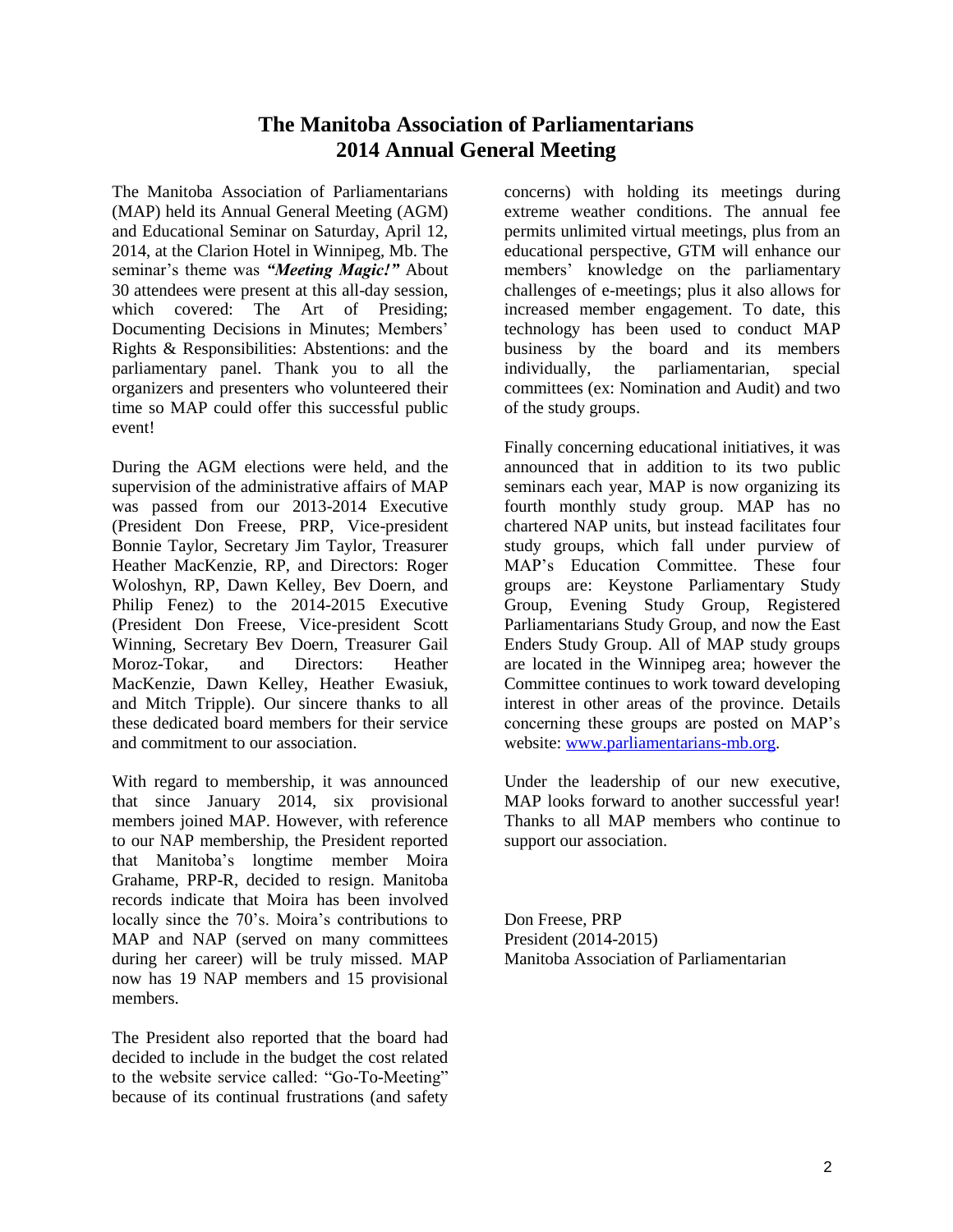### **Missouri State Association of Parliamentarians 2014 Annual Meeting**

The Missouri State Association of Parliamentarians held its annual meeting on April 12, 2014 at the International Brotherhood of Electrical Workers (IBEW) Local 124 in Kansas City, Missouri.

Twenty-four members and guests met, which included 7 past MSAP Presidents, 1 past NAP President, and one new NAP member having passed her membership exam within 30 days prior to the meeting.



Dr. Leonard Young, PRP, presented the NAP update, brought the educational presentation on Presiding, and installed the newly elected officers.



2014-2015 MSAP Officers are right to left: Bobby Balentine, RP, President; Joy Freeland, PRP, First Vice-President; Katrina Everhart, Second Vice-President (not pictured); Trish Martin, Secretary; Virginia Berberick, PRP, Treasurer; and Nina Sinclair, RP, Historian.

The MSAP members adopted nine (9) bylaw amendments and three (3) standing rules amendments, which included combining the secretarial duties of Corresponding Secretary and Recording Secretary, approving the pro-rata MSAP dues when new members join in mid-year, and<br>created a new Standing Committee of created a new Standing Committee of "Youth/Young Persons Parliamentary Month."

The past 2013-2014 President extends his appreciation to members of MSAP, members of District Five, plus the past and current directors of District Five for the support and encouragement offered in the past two years of service.



Larry D. Martin, PRP 2013-2014 MSAP President

Larry is a member of the Jacomo Unit and the<br>Missouri Past Presidents and Registered Missouri Past Presidents and Registered Parliamentarians Unit. He serves on the NAP Membership & Registration Examiners Committee.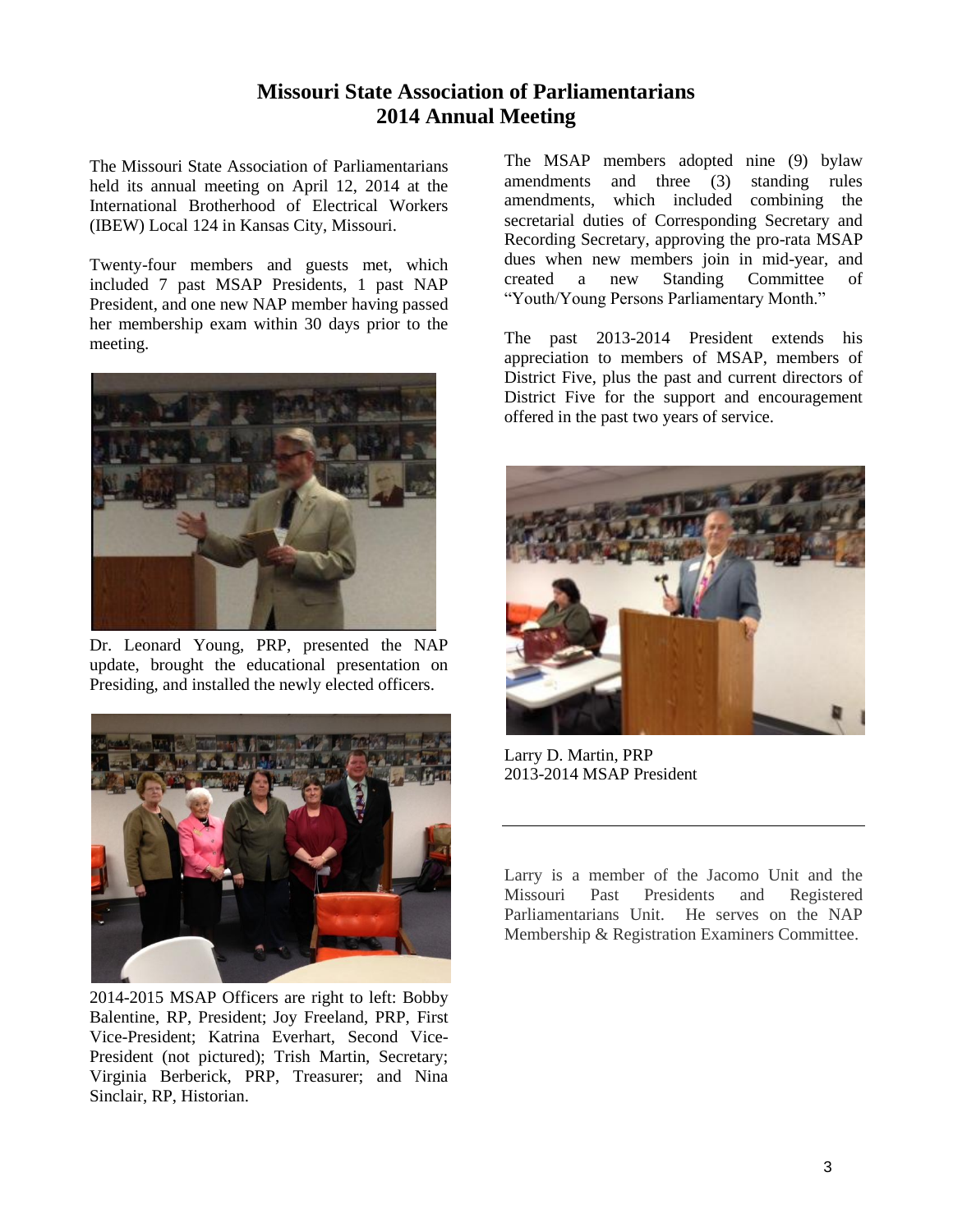## **Featured Member Kansas State Association of Parliamentarians Virginia Taulbert Berberick, PRP**



Virginia joined Delta Unit of the Kansas State Association of Parliamentarians, NAP, about 1958 as Virginia Taulbert, a mother of two small boys. At that time, the only requirement for being an NAP member was to attend thirty hours of instruction at unit meetings.

Her first duty for NAP was to serve on the minutes' approval committee at the Philadelphia convention in 1971. She was the KSAP president at that time.

Mrs. M. D. Wilkinson, 1969-1971 NAP President, then asked her to serve as the NAP Assistant Treasurer. That duty included going to NAP headquarters on the Plaza in Kansas City, Missouri, during dues collection and sending dues notices to the NAP members. The roster was kept on  $3x5$  index cards. All the notices went out under the name of the NAP treasurer.

Virginia has been active at the national level for many years including: NAP board member for 12 years, Treasurer, District Five Director, Director-at-Large, Credentialing Appeals Committee, Bylaws Committee Chairman, and

Registration Examiners Committee Chairman, and Youth Committee Chairman.

Virginia served as the Chairman of the first National Training Course (NTC) in Kansas City, Missouri in 1996.

In 2008, she was recognized at the NTC in Virginia Beach, Virginia, as being the member in attendance with the longest membership record (45 years).

This is Virginia's fifth (and final) term as President of the Kansas State Association of Parliamentarians (KSAP). She also served in 1971-1972, 1983-1985, 2001-2003 and 2011- 2013. She is the editor of the *Kansas Parliamentarian* newsletter.

Virginia served as President of the Missouri State Association of Parliamentarians in 1992- 1994. This is her fifth term as MSAP treasurer. She is also the editor of the *Missouri Parliamentarian* newsletter.

Virginia became a Registered Parliamentarian in 1968. She has since continued her profession as a Professional Registered Parliamentarian.

Virginia, a graduate Magna Cum Laude with an Associate in Arts Degree in Business, completed her degree in 1987 while her children were young adults.

She married Paul Berberick in 1998 after a nineyear courtship. Paul died in October 2003, shortly after they celebrated their fifth wedding anniversary.

Virginia has three sons and a daughter. She goes ballroom dancing at least twice a week.

KSAP is hosting the District Five Conference June 20-22, 2014 in Overland Park, Kansas.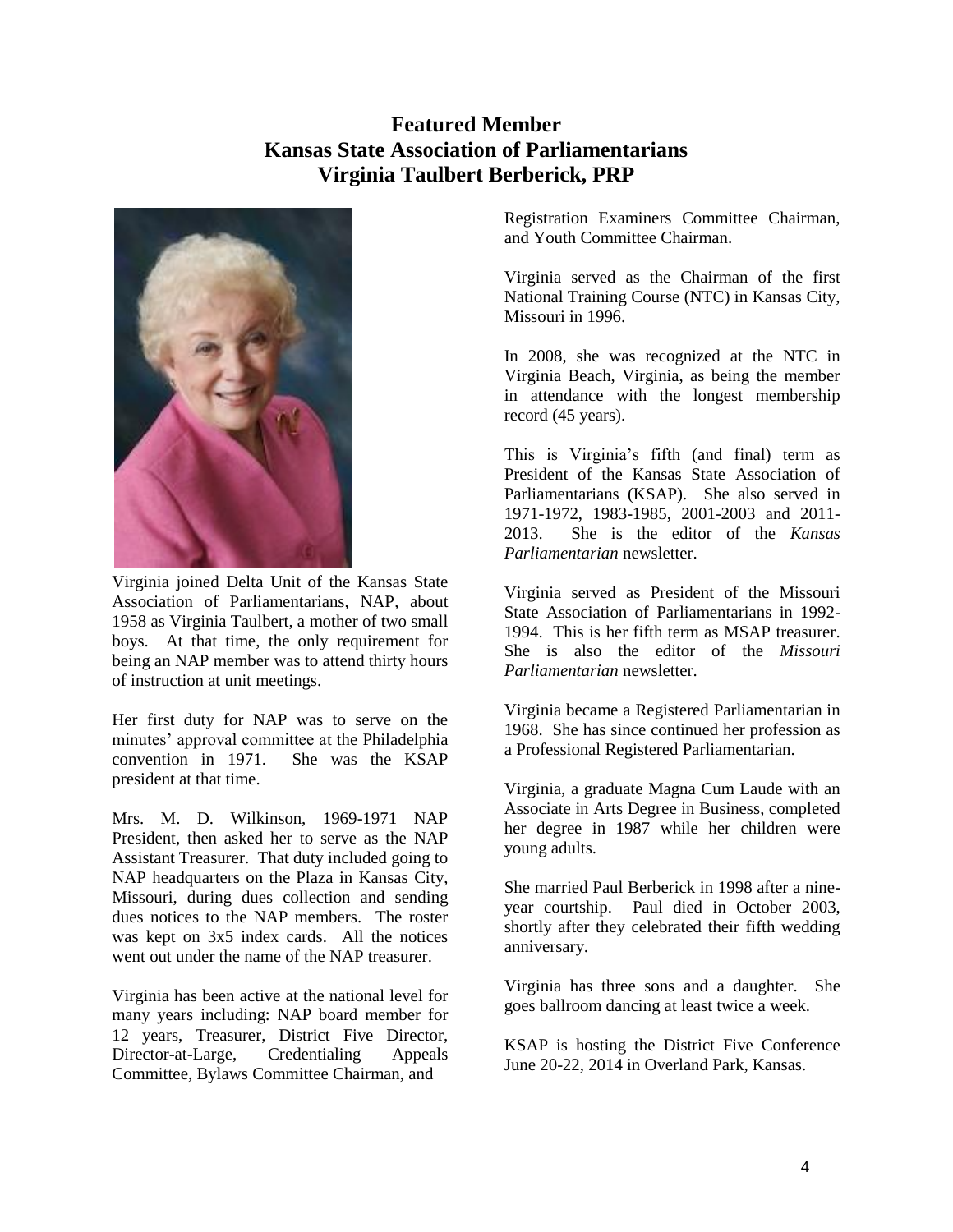#### **Nebraska State Association of Parliamentarians Annual Institute and Meeting**

NSAP held the Annual Institute and Meeting in Lincoln, NE on May 2, 2014. Keeping with Bonita Dickinson's theme, "Get-'R'-Done, Back to the Basics", the Institute started with "Agenda and Preparation for Meetings" with Bonita Dickinson and Lynna Gene Cook, PRP, President and Vice President of NSAP. Steve Glanstein, PRP moved us forward with 'Motions and Amendments' and Anita Wollenburg, a Learning Solutions Consultant, worked with us on 'Teamwork and Resolving Conflict<sup>'</sup>

Friday afternoon, five Units of Instruction were offered with the participants choosing 3 to attend. 'Minutes/Duties of a Secretary' was presented by Angela Reynolds, RP and NSAP Secretary. The other Units of Instruction were 'Debating and Decorum' presented by Bonita Dickinson, 'Electronic Meetings' by Trevor Sorenson, RP; 'Presiding at a Meeting' by Sandra K. Olson, PRP, and 'Bylaws' presented by Karen Watson, PRP. Working with Southeast Community College at Lincoln, NSAP was able to offer .5 CEUs for attending.

Twenty-eight individuals participated and learned at the Institute. Several representative organizations such as City & County Clerks and Town Councils were in attendance. NAP members also enjoyed participating.

The Awards Banquet began at 5:00 PM after a reception for the 2014-2016 NSAP Officers. Jan Falk, PRP was the chairman of the Awards Committee. The following awards were presented to the Grand Island Parliamentary Unit: the Bertha Hughes Recruitment Award presented to the unit which has demonstrated the greatest recruitment of new regular members and reinstatements; to the Star City Parliamentarians Unit of Lincoln, NE; the Margaret Hasebroock Performance Award presented to the unit which has demonstrated dedication and contributions to parliamentary excellence (highest percentage of points for unit based on membership).

Lynna Gene Cook, PRP received the Leah Koester Award, earned annually by an individual who has received certification as a Registered or Professional Registered Parliamentarian and having the most points on the report.

Sandra K. Olson received the Parliamentarian of the Year award which is presented to an individual in appreciation for outstanding service and contributions to parliamentary excellence.

The NSAP Hall for Fame Award was presented to Bonita Dickinson for her contribution to the organization. She is a 17 year member, having served on several NSAP committees, NSAP convention chairman twice and as the finance chairman for four years, helping in preparing the budget. She has served as a State President, attended three National Training Conferences, attended NAP conventions at Omaha, San Francisco (where she was on the Election Committee), and Portland as a delegate, and made several quilts to be auctioned by the NAP Educational Foundation. Bonita has presented several workshops for NSAP as well as catering NSAP's  $50<sup>th</sup>$  Anniversary Party and has helped in many other capacities during the years. This award had not been presented since 2006 and only four members of the NSAP Hall of Fame are alive.

A Certificate of Achievement was given to Lori Bucholz, RP, Omaha Unit for attaining Registered Parliamentarian status.

Also recognized were new members: Trevor B Kroger, MAL, Arlington, NE; Cindy Lugan, member of Omaha Unit, Omaha, NE; and Robert Flanagan Moore, member of Omaha Unit, Omaha, NE; Transfer: Nylanne Scheidegger, PRP to Grand Island Unit; In Memorium: Nita Bramble, Grand Island Unit, Grand Island, NE.

NAP news was presented at the Annual Meeting by Sandra K. Olson, PRP, Chairman of the NAP